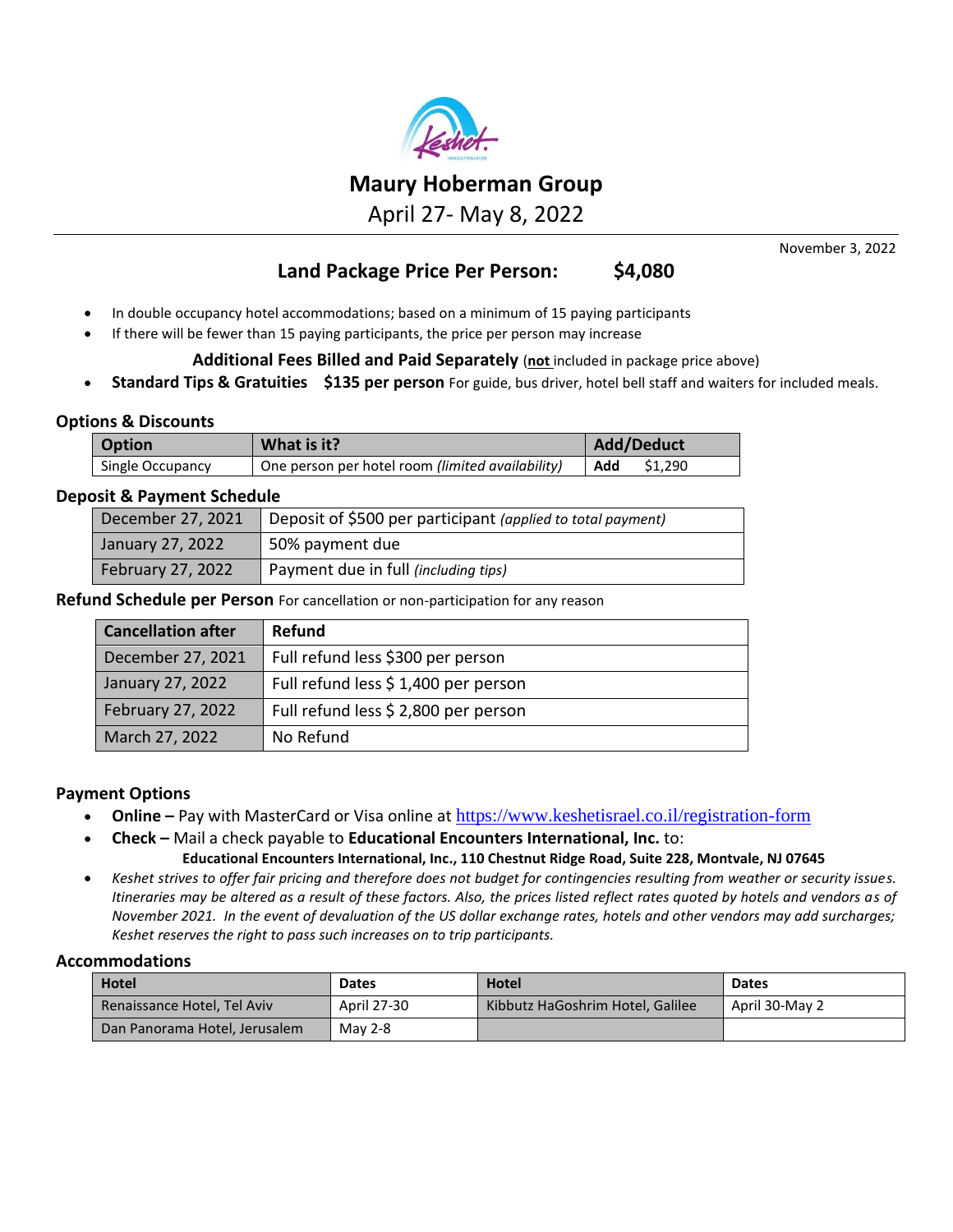## **Arrival in/Departure from Israel**

Flights are being arranged by each traveler. Keshet assumes no responsibility for flight arrangements, delays or cancellations. When booking flights, please note the following:

|                        | First night of included hotel                                                                                           | <b>Wednesday April 27:</b> Check-in at the Renaissance Hotel in Tel Aviv from 3:00 PM onward                               |  |  |
|------------------------|-------------------------------------------------------------------------------------------------------------------------|----------------------------------------------------------------------------------------------------------------------------|--|--|
| accommodations         |                                                                                                                         |                                                                                                                            |  |  |
| Conclusion of included |                                                                                                                         | <b>Saturday May 7:</b> Check-out from the Dan Panorama Hotel in Jerusalem by 6:00 PM                                       |  |  |
| hotel accommodations   |                                                                                                                         |                                                                                                                            |  |  |
| Start of               |                                                                                                                         | The program will begin on Wednesday evening April 27 at the Renaissance Hotel in Tel Aviv. There will be ONE group         |  |  |
| Program                |                                                                                                                         | bus airport transfer from Ben Gurion Airport to the Hilton Hotel timed to match the flight that most of the group will     |  |  |
|                        | be arriving on in Israel on April 27.                                                                                   |                                                                                                                            |  |  |
|                        |                                                                                                                         | Please note: If your flight arrives in Israel at a different time or date you will be responsible for the cost of your own |  |  |
|                        | airport transportation. The Keshet staff will be happy to help you arrange and pre pay for airport taxi services if you |                                                                                                                            |  |  |
|                        |                                                                                                                         | so desire and to help you with any additional accommodations or touring services that you might need to arrange            |  |  |
|                        | prior to or after the trip.                                                                                             |                                                                                                                            |  |  |
| End of                 | There will be one group bus drop off at Ben Gurion Airport in Israel on Saturday evening May 7 at the conclusion of     |                                                                                                                            |  |  |
| Program                | the trip. The exact times of the airport transfer will be set to meet the flight departure time of the majority of the  |                                                                                                                            |  |  |
|                        |                                                                                                                         | group. Please note: If your flight departs Israel at times other than the provided group airport transportation, you will  |  |  |
|                        |                                                                                                                         | be responsible for the cost of your own airport transportation.                                                            |  |  |

## **Package Price Includes**

- "Meet & Greet" service at Ben Gurion International Airport for group flight
- One group transfer from and to Ben Gurion International Airport for group flight
- All group transportation in Israel on private chartered bus as per the itinerary
- All hotel accommodations *double occupancy -* as per the itinerary
- All site admissions and programs as per the itinerary
- Israeli breakfast every morning plus 8 additional included meals
- Keshet Israel Tour Educator
- Customized Sourcebook
- Keshet hat and water bottle
- Keshet Luggage Tags and Map of Israel
- Late check out on Saturday night

## **Not Included in Package Price**

- **Airfare**
- Personal charges at hotels and restaurants
- Meals on your own
- 
- Medical & Trip Insurance
- Laundry service
- VAT at hotels for Israeli citizens

## **Trip Insurance**

Keshet urges you to purchase cancellation insurance and supplemental medical coverage (which covers preexisting conditions).We recommend the "Cancel For Any Reason" policies which offer the broadest coverage. The medical coverage included in most travel insurance is a secondary, supplemental policy, which means that in case of a medical claim, you will first need to file with your own US medical insurance before filing for coverage of medical expenses covered by the travel insurance. Please note that most insurance policies require purchase within 14 days of your date of registration for the trip. While you are free to purchase insurance from any company of your choice, Keshet has made arrangements with SMS-Travel Insurance Center of Omaha, Nebraska. SMS has over 25 years of experience as worldwide insurance brokers and can help you choose the policy that best meets your needs. Our contact people are Jeffrey Barr and Dani Eisenstock:

**E-mail**: [info@travelinsuranceisrael.com](mailto:info@travelinsuranceisrael.com) **USA phone:** [954-354-7130](tel:1-888-747-3773) **WhatsApp:** +972-52-749-1525 **Mention promo code**: KESHET

*Please note*: *We cannot accept responsibility for any losses or expenses which you or any member of your party may incur as a result of failure to secure adequate insurance coverage.*

Please contact **Geoff Winston**, Keshet's Programs Director, with any questions about the trip: [geoff@keshetisrael.co.il](mailto:geoff@keshetisrael.co.il)

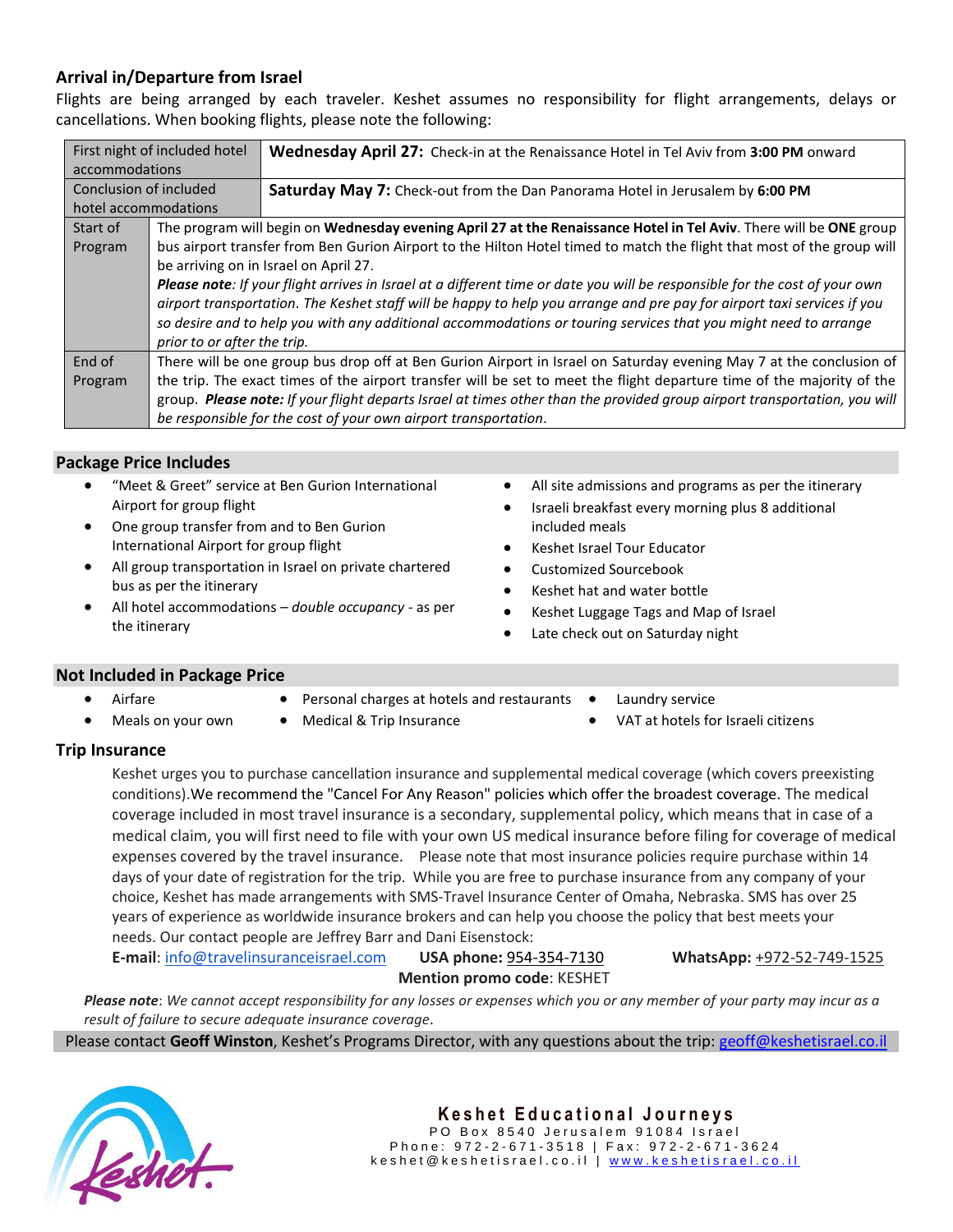# **TRAVEL INSURANCE**

A general overview and brief explanation of terminology for most travel insurance plans

*Trip Insurance is more important now than ever before.* 

*We cannot accept responsibility for any losses or expenses that you or any member of your party may incur as a result of failure to secure adequate insurance coverage.*

Please note that in general, **only "Cancel for Any Reason" (CFAR) policies cover cancelations due to COVID-19 (or any pandemic),** reimbursing you up to 75% of prepaid, non-refundable costs. The CFAR policy must be purchased within 10-21 days *(varies by insurance company and policy type)* of your first deposit/payment made towards the trip. You can purchase the insurance policy up front in one payment to cover the full projected cost of the trip – or - you can pay for the policy in segments as you make trip payments to Keshet *(deposit, 50% and final payment).* Payment for each insurance policy segment must be made immediately after you make each tour payment in order to maintain your CFAR coverage. These options should be discussed with the insurance agent prior to purchase.

**Trip Cancellation** – This allows for reimbursement of prepaid, non-refundable trip costs in the event that you need to cancel your participation in the trip.

A standard trip cancellation policy provides coverage only if you cancel for one of a number of specific, covered reasons spelled out in the terms of the policy (illness, injury, a close relative in a life threatening situation, etc.) for which you can be reimbursed for up to 100% of the non-refundable trip costs.

Some policies offer the option of adding **Cancel for Any Reason (CFAR)** coverage. If you add CFAR coverage, you will be covered for cancellation for any reason. With CFAR coverage, if you cancel for reasons specified in the standard policy as "covered reasons" you are entitled to 100% reimbursement. If you cancel for reasons not specified in the policy you will be entitled to 75% reimbursement.

\_\_\_\_\_\_\_\_\_\_\_\_\_\_\_\_\_\_\_\_\_\_\_\_\_\_\_\_\_\_\_\_\_\_\_\_\_\_\_\_\_\_\_\_\_\_\_\_\_\_\_\_\_\_\_\_\_\_\_\_\_\_\_\_\_\_\_\_\_\_\_\_\_\_\_\_\_\_\_\_\_\_\_\_\_\_\_\_\_\_\_\_\_\_\_\_\_\_\_\_\_\_\_\_\_\_\_\_\_\_\_\_\_\_\_\_\_\_\_\_\_ **Trip Interruption** – This allows for reimbursement, most commonly in a situation when a person needs to leave their trip in the middle, or misses part of the trip, due to a "covered reason".

This benefit pays up to 150% of the amount insured (taking into account the likely added costs of needing to leave early or possibly being forced to stay longer.) **Your trip interruption must be due to a "covered reason".** Some plans offer an additional option of purchasing **"trip interruption for any reason"** coverage which will reimburse you 75% for trip interruption for any reason – including trip interruption for reasons not covered by the standard policy.

**Medical Protection** – This is normally "indemnity coverage", meaning that you will need to pay the medical expenses directly and the insurance company will reimburse you later. In some emergency situations, the insurance will pay the medical provider directly. Standard coverage is between \$50,000 and \$150,000, depending on the plan. There is also supplemental coverage available if you

feel more comfortable with higher medical cost limits.



**Keshet Educational Journeys** PO Box 8540 Jerusalem 91084 Israel Phone: 972-2-671-3518 | Fax: 972-2-671-3624 k e s h e t @ k e s h e t i s r a e l . c o . i | www.k e s h e t i s r a e l . c o . i l